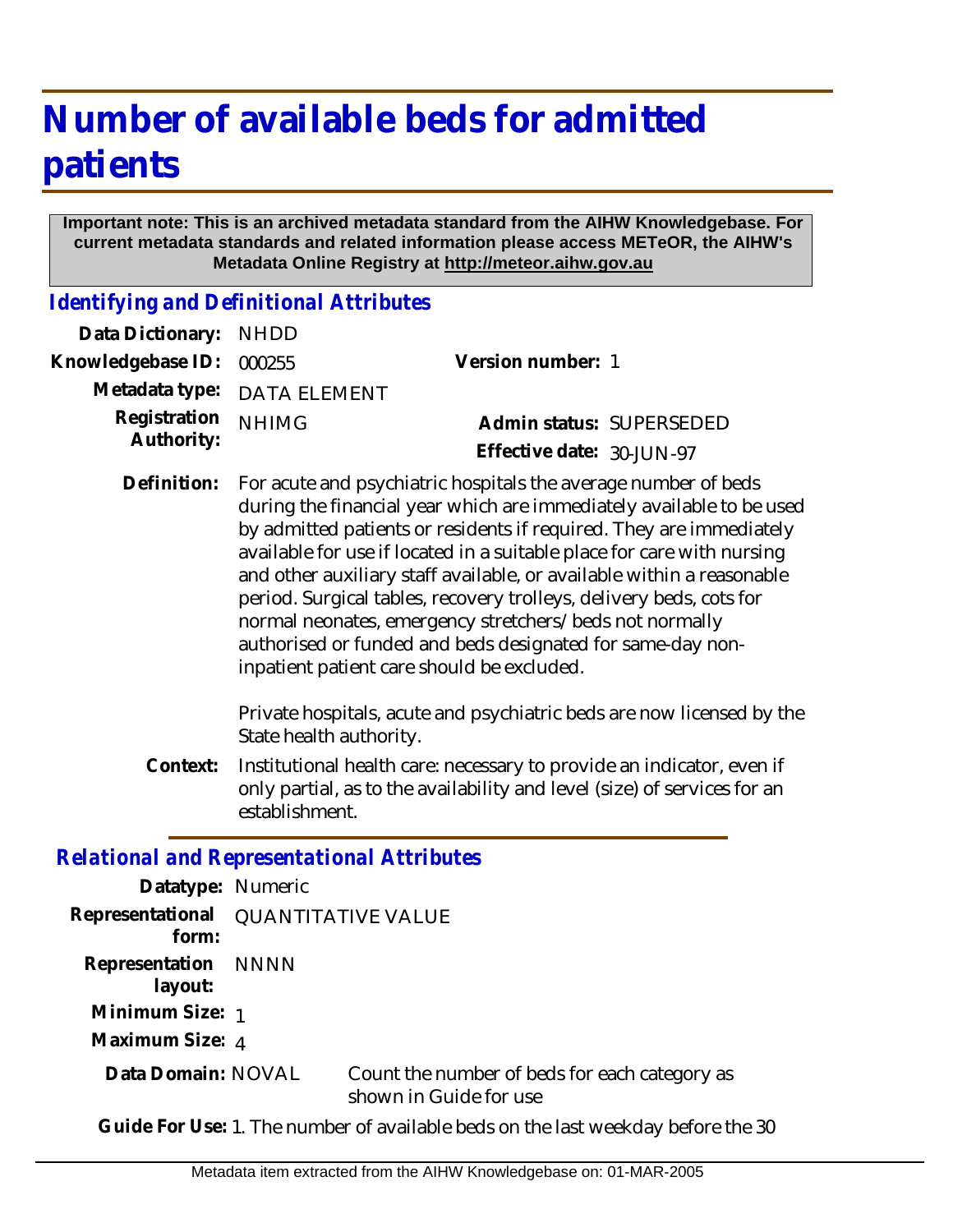June.

2. The average number of available beds for the financial year.

The average number of beds should always be shown as a whole number. Beds in wards which were closed for any reason (except weekend closures for beds/wards staffed and available for five days per week) should not be included. The average is to be calculated from monthly figures where available (if not, basis is to be stated).

For nursing homes, the number of approved beds includes beds approved for respite care but excludes beds for staff.

Related metadata: has been superseded by Number of available beds for admitted patients version 2 relates to the data element Establishment type version 1

*Administrative Attributes*

**Source Document:**

**Source Organisation:** National minimum data set working parties

Comments: For purposes of national reporting, the Resources Working Party agreed that, if admitted, a person is an inpatient and it is therefore not necessary to distinguish admitted patients and non-inpatients (see definition of 'Admitted patient', chapter 3)

> The Resources Working Party agreed that the definition of available beds was difficult and led to unsatisfactory levels of comparability but that the data item provided a useful partial indicator of the availability of services and should remain within the data set.

It rejected an Australian Institute of Health proposal to collect beds according to a range of categories (rehabilitation, psychiatric) which was based on recommendations stemming from the Morbidity Working Party. Because of the general problem of fluidity of beds the Resources Working Party had earlier rejected having total beds disaggregated into major categories (such as in the 'Hospital Utilisation and Costs Study' 1, 1985-86 and 2, 1987-88) in a national minimum data set.

It was not usually a problem to record whether establishments provided a particular service but it was a problem to determine beds available for that service.